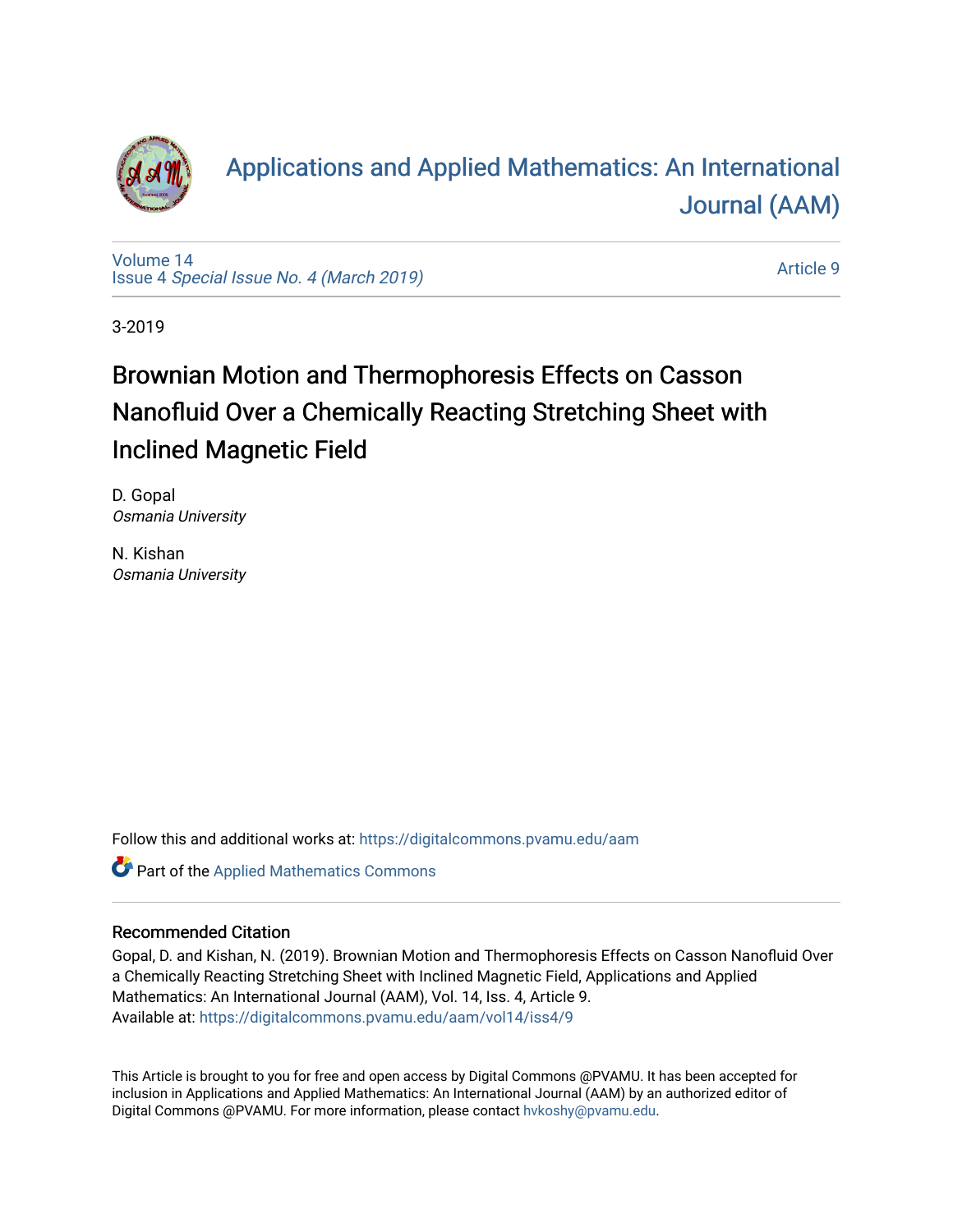

Special Issue No. 4 (March 2019), pp. 106 – 116

# Brownian Motion and Thermophoresis Effects on Casson Nanofluid Over a Chemically Reacting Stretching Sheet with Inclined Magnetic Field

<sup>1</sup>D. Gopal and <sup>2</sup>N. Kishan

Department of Mathematics Osmania University Hyderabad, India 500007 <sup>1</sup>degavath.gopal@gmail.com, <sup>2</sup>kishan.naikoti@gmail.com

Received: August 8, 2018; Accepted: October 28, 2018

### Abstract

The contemporary study explores the impact of thermophoresis and Brownian motion on twodimensional magnetohydrodynamic boundary layer flow of Casson nanofluid over a chemically reacting stretching sheet. To control the heat and mass transport phenomena we also included the thermophoresis diffusion coefficient, Brownian motion parameter, and thermal radiation. The regular physical governing systems of partial differential equations are transmogrifying into ordinary differential equations. The transmogrifying governing equations are checked numerically by using Runge-Kutta-Fehlberg method. The numerical solutions for heterogeneous governing parameters such as Schmidt number, Joule heating parameter, and permeability parameter, chemical reaction parameters on velocity, temperature, and concentration profiles were presented. Numerical and Graphical results have described the parameters of concentration entering into the modeled problems. The analyzed numerical values of skin friction coefficient, Nusselt and Sherwood numbers also determined and chat about in the formal property of several assorted parameters.

Keywords: Brownian moment; thermophoresis; Casson fluid; chemical reaction; MHD; Joule heating; permeability parameter

### MSC 2010 No.: 76A05, 58D30

### 1. Introduction

Analysis of non-Newtonian fluids is quite popular amongst the recent researchers. This is due to their occurrence in the industrial applications. There are several industrial and natural utilization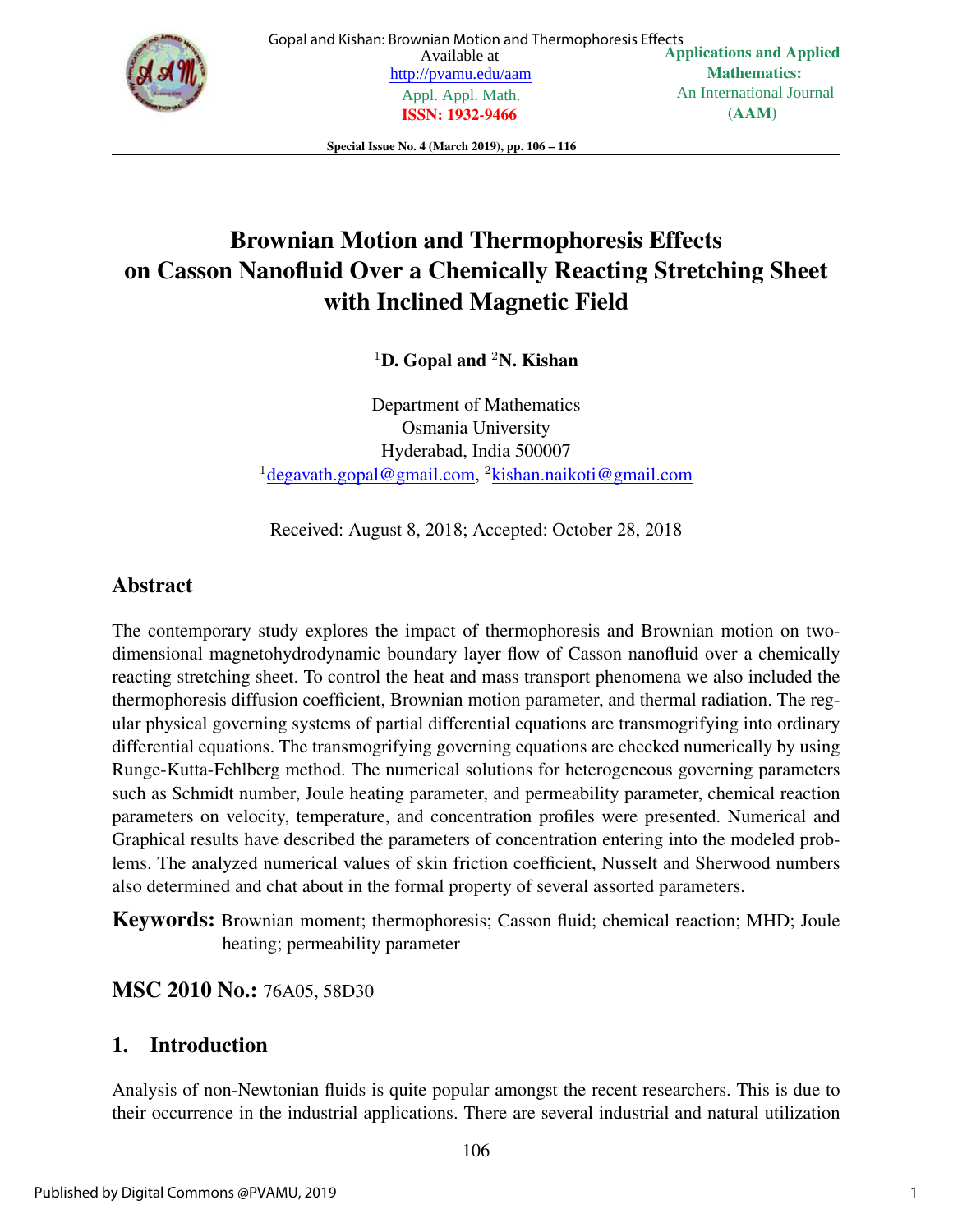of such fluids, for volcanic lava, instance, molten polymers, paints, oils, drilling mud, polycrystal melts, fluid suspensions, cosmetic and food products and many others. The flow dynamics of non-Newtonian fluids can be described by nonlinear relationship between the shear stress and shear rate (Wang et al. (2011), Hayat al. (2017), Hsiao et al. (2017), Hayat et al. (2017), Khan et al. (2017), Hsiao et al. (2017) and Khan et al. (2017)). Further, these fluids have shear-dependent viscosity. Unlike power-law fluid, the Casson model is one of the non-Newtonian fluid models for which constitutive relationship holds at both low and high shear rates. (Hayat et al. (2015), Gireesha et al. (2015), Raju et al. (2016), Kuznetsov et al. (2014) and Yin et al. (1996)).

In the recent years, the study of magnetohydrodynamic (MHD) has gained considerable attention due to its practical applications in numerous technologies, including, MHD power generators, cooling of nuclear reactors, and construction of heat exchangers, installation of nuclear accelerators, blood flow measurement techniques and on the performance of several other systems employing electrically conducting fluids. On the other hand, magnetic nanofluids possess both the magnetic and liquid properties. Madhu et al. (2015) investigated MHD mixed convection stagnation-point flow of a non-Newtonian power-law nanofluid towards a stretching surface. Kishan et al. (2013) and Kishan et al. (2009) studied MHD heat transfer to non-Newtonian power-law fluids flowing over a wedge.

In unrestricted, the working capacity of the machines will also pivot on upon the effectiveness of the heat transfer rate of the liquids used. Customarily the factories will use water, transformer oil, and kerosene as the heat transfer liquids which do not possess sufficient thermal conductivity as the industries needed. Since the solid materials exhibit good thermal conductivity, a scientist namely Choi of ANL has made an attempt by adding nano-sized solid particles in the base fluids and discovered that thermal conductivity of the conventional fluids can be increased with the addition of solid nanoparticles like graphene, ferrite, titanium oxide etc. From that pioneering work on words, many investigations were perpetrated by the researchers of mechanical engineering owing to the vast applications of nanofluids (any fluid with solid nanoparticles) in heat transfer mechanism. Among them, Baby et al. (2011) are one to examine the heat transfer of liquids by dispersing graphene nanoparticles. Recently, Das et al. (2014) has given a comparative study between base fluids and nanofluids graphically. In this paper, the author used copper and aluminum oxide nanoparticles. Siddiq et al. (2009) found a mathematical model to characterize the bio convective flow of a nanofluid past a wavy cone. Then after, Khan et al. (2012) presented a numerical treatment for describing the heat and mass transfer effects on non-Newtonian nanofluid flows across a convective surface by making use of finite difference scheme. Nadeem et al. (2016) comparatively explored the flow behavior of fluids with nanoparticles.

Incited by the above information, so far no effort is made on the widening paper to the work of Gopal et al. (2017) to study the viscous and Joule's dissipation on Casson fluid over a chemically reacting stretching sheet with inclined magnetic field and multiple slips. The current work focus to fill this gap in the widening literature. Almost identical solutions are acquired and abbreviate ordinary differential equations are solved numerically using the Runge-Kutta-Fehlberg with the shooting method.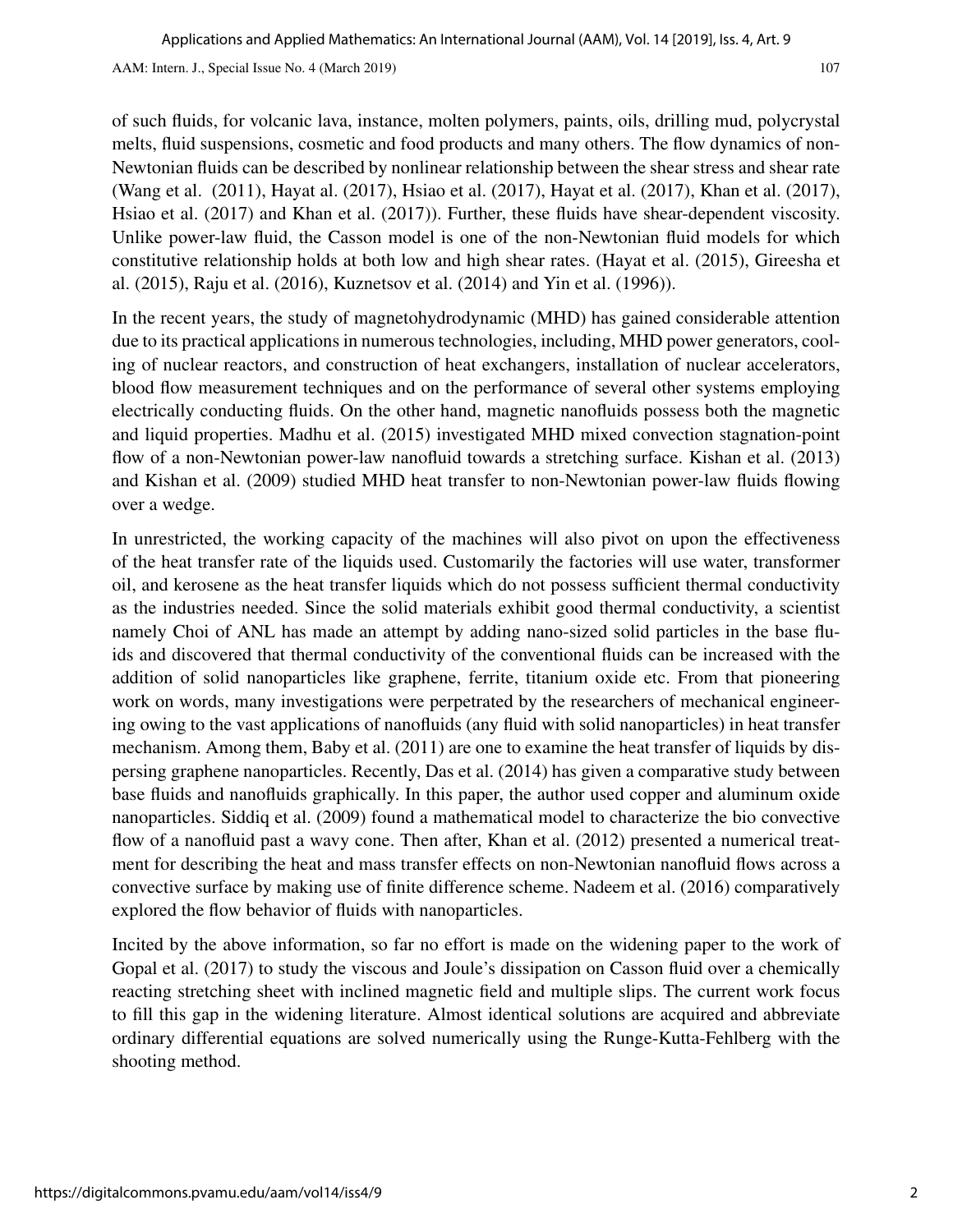#### 2. Mathematical formulation

Consider a steady, incompressible, two-dimensional boundary layer flow of a Casson fluid over an inclined permeable stretching sheet. The buoyancy forces are accountable for the flow. The velocity of the stretching sheet is appropriated form  $\lambda u_w(x)$ , with  $\lambda > 0$  for a stretching surface, where  $x-$  and  $y-$  axes are measured along the stretching surface and normal to stretched surface respectively, and the flow is observed to  $\lambda > 0$ . It is also appropriated that the constant temperature and concentration at the surface of the sheet are  $T_{\infty}$  and  $C_{\infty}$ , where the ambient fluid temperature and concentration are and the rheological equation of state for an anisotropic and incompressible flow of a Casson fluid is given by Ref. Eldabe et al. (1995). The mass, momentum, heat and concentration equations are given below,

$$
u_x + v_y = 0,\t\t(1)
$$

$$
uu_x + vu_y = v\left(1 + \frac{1}{\beta}\right)u_yy - \frac{\sigma B_0^2}{\rho}\sin^2\alpha + g\beta_T(T - T_\infty)\cos\alpha + g\beta(C - C_\infty)\cos\alpha - \frac{vu}{k^*},\tag{2}
$$

$$
uT_x + vT_y = \alpha T_{yy} + \frac{\upsilon}{C_p} \left( 1 + \frac{1}{\beta} \right) (u_y)^2 + \frac{\sigma B_0^2 u^2}{\rho C_p} - \frac{\partial q_r}{\partial y} + \frac{Q_0}{\rho C_p} (T - T_{\infty}),\tag{3}
$$

$$
uC_x + vC_y = D_B C_{yy} + \frac{D_T}{T_{\infty}} T_{yy} - k_0 (C - C_{\infty}),
$$
\n(4)

where u and v are the velocity component along the  $x-$  and  $y-$  axes respectively. T is the fluid temperature, C is the concentration, v is the kinematic viscosity of the fluid,  $\alpha^*$  is the thermal diffusivity of the fluid,  $\rho$  is the density of the fluid,  $D_B$  is the mass diffusion,  $C_p$  is the specific heat at constant pressure,  $\sigma$  is the electric conductivity of the fluid,  $B_0$  is the applied uniform magnetic field normal to the surface of the sheet,  $q_r$  is the radiative heat flux,  $Q_0$  is the volumetric rate of heat generation or absorption, g is gravitational force,  $\beta_T$  is the thermal expansion coefficient,  $\beta_C$  is the solutal expansion coefficient,  $D_T$  is the thermophoresis diffusion coefficient,  $T_{\infty}$  ambient temperature,  $k^*$  is the permeability coefficient of porous medium,  $\alpha$  is the inclination of the stretching sheet parameter and  $k_0$  is respectively the constant chemical reaction rate.

Assume that Equations (1) - (4) are subjected to the boundary conditions are

$$
u = \lambda u_w(x) + Lu_y, v = v_0, T = T_w + ST_y, C = C_w + KC_y \text{ at } y = 0,
$$
  

$$
u \to 0, T \to T_{\infty}, C \to C_{\infty} \text{ as } y \to \infty,
$$
 (5)

where  $u_w(x) = ax$  and a is the positive constant. By utilizing Rosseland approximation in the energy equation (3) reduced to

$$
uT_x + vT_y = \alpha^* \Big( 1 + \frac{16\sigma^* T_{\infty}^3}{3kk^*} \Big) T_{yy} + \frac{Q_0}{\rho C_p} (T - T_{\infty}) + \frac{\upsilon}{C_p} \Big( 1 + \frac{1}{\beta} \Big) (u_y)^2 + \frac{\sigma B_0^2 u^2}{\rho C_p},\tag{6}
$$

 $\sigma^*$  is the Stefan-Boltzmann constant, k is the thermal conductivity and  $k^*$  is the mean absorption coefficient. We observe for a similarity solution of Equations  $(1)$ ,  $(2)$ ,  $(4)$  and  $(6)$  of the following form:

$$
\psi = \sqrt{av}xf(\eta), \theta(\eta) = \frac{T - T_{\infty}}{T_w - T_{\infty}}, \phi(\eta) = \frac{C - C_{\infty}}{C_w - C_{\infty}}, \eta = y\sqrt{\frac{a}{v}},
$$
\n(7)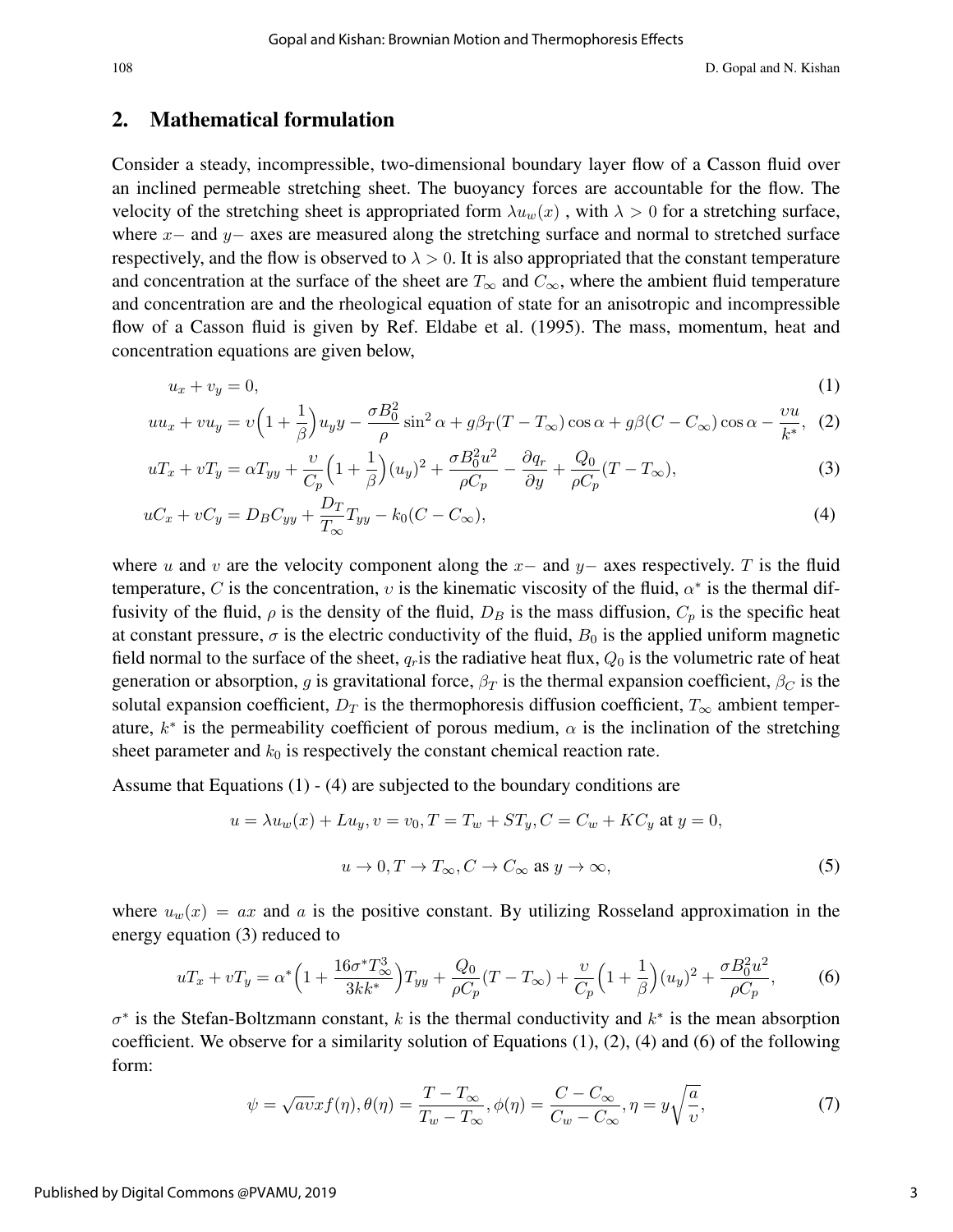where  $\psi(x, y)$  is the stream function, with these stream functions defined as  $u = \psi_y$  and  $v = -\psi_x$ . Thus, we get

$$
u = axf_{\eta}, v = -\sqrt{av}f(\eta). \tag{8}
$$

 $f_\eta$  denotes the differentiation with respective  $\eta$ . We take the dimensionless parameter S,  $\delta$ ,  $\gamma$  and  $\chi$ are denote as

$$
S = -\frac{v_0}{\sqrt{av}}, \delta = \sqrt{\frac{a}{v}}L, \gamma = \sqrt{\frac{a}{v}}S, \chi = \sqrt{\frac{a}{v}}K,
$$
\n(9)

where L is the velocity slip length,  $S > 0$  corresponds to suction,  $S < 0$  for injection  $\delta$  is the velocity slip parameter,  $\gamma$  is the thermal slip/jump parameter and  $\beta$  is the mass slip parameter.

Substituting (7) into Equations (2), (4) and (6), we obtain the following ordinary differential equations

$$
\left(1+\frac{1}{\beta}\right)f_{\eta\eta\eta} + f_{\eta\eta}f - (f_{\eta})^2 + (Gr\theta + Gc\phi)\cos(\alpha) - (M\sin^2(\alpha) + K)f_{\eta} = 0,\tag{10}
$$

$$
\frac{1}{Pr}\left(1+\frac{4R}{3}\right)\theta_{\eta\eta} + f\theta_{\eta} + Q\theta + Ec\left(1+\frac{1}{\beta}\right)(f_{\eta}\eta)^2 + J(f_{\eta})^2 = 0,
$$
\n(11)

$$
\frac{1}{Sc}\phi_{\eta\eta} + \frac{Nt}{Nb}\theta_{\eta\eta} + f\phi_{\eta} - \tau\phi = 0.
$$
\n(12)

The dimensionless boundary conditions are given below

$$
f(0) = S, f_{\eta}(0) = \lambda + \delta f_{\eta\eta}(0), \theta(0) = 1 + \gamma \theta_{\eta}(0), \phi(0) = 1 + \chi \phi_{\eta}(0),
$$
  

$$
f_{\eta}(0) \to 0, \theta(\infty) \to 0, \phi(\infty) \to 0.
$$
 (13)

The dimensionless parameter denotes as  $Pr$  the Prandtl number, Sc is the Schmidt number, M is the magnetic parameter,  $R$  is the radiation parameter,  $Gr$  is thermal Grashof number,  $Gc$  is solutal Grashof number, Q the heat source/sink parameter, K is the Permeability parameter,  $\tau$  Chemical reaction parameter, Ec Eckert number and J Joule heating parameter which are defined as

$$
Pr = \sqrt{\frac{v}{\alpha}}, Sc = \frac{v}{D_B}, M = \frac{\sigma B_0^2}{\rho a}, R = \frac{4\sigma^* T_{\infty}^3}{kk^*}, Gr = \frac{g\beta_T(T_w - T_{\infty})}{a^2 x}, Gc = \frac{g\beta_C(C_w - C_{\infty})}{a^2 x},
$$

$$
Q = \frac{Q_0}{a\rho C_p}, K = \frac{v}{k^* a}, \tau = \frac{k_0}{a}, Ec = \frac{u_w^2}{C_p(T_w - T_{\infty})}, J = \frac{\sigma B_0^2}{\rho C_p(T_w - T_{\infty})}.
$$
(14)

We also computed the physical quantities values of skin friction coefficient  $C_{f_x}$ , the local Nusselt number  $Nu_x$  and local Sherwood number  $Sh_x$ , which are described as

$$
C_{f_x} = \frac{\tau_w}{\rho u_w^2(x)}, N u_x = \frac{x q_w}{k(T_w - T_\infty)}, Sh_x = \frac{x q_m}{D_B (C_w - C_\infty)},
$$
(15)

where  $\tau_w$ ,  $q_w$  and  $q_m$  are the skin friction or shear stress, heat flux and mass flux from the sheet, which are given by

$$
\tau_w = \mu(u_y)_{y=0}, q_w = -(T_y)_{y=0} + (q_r)_{y=0}, q_m = -D_B(C_y)_{y=0},
$$
\n(16)

where  $\mu$  is the dynamic viscosity of the fluid. Utilizing (7), (15) and (16), we get

$$
Re_x^{\frac{1}{2}}C_{f_x} = \left(1 + \frac{1}{\beta}\right) f_{\eta\eta}(0), Re_x^{\frac{-1}{2}} N u_x = -\theta_\eta(0), Re_x^{\frac{-1}{2}} Sh_x = -\phi_\eta(0). \tag{17}
$$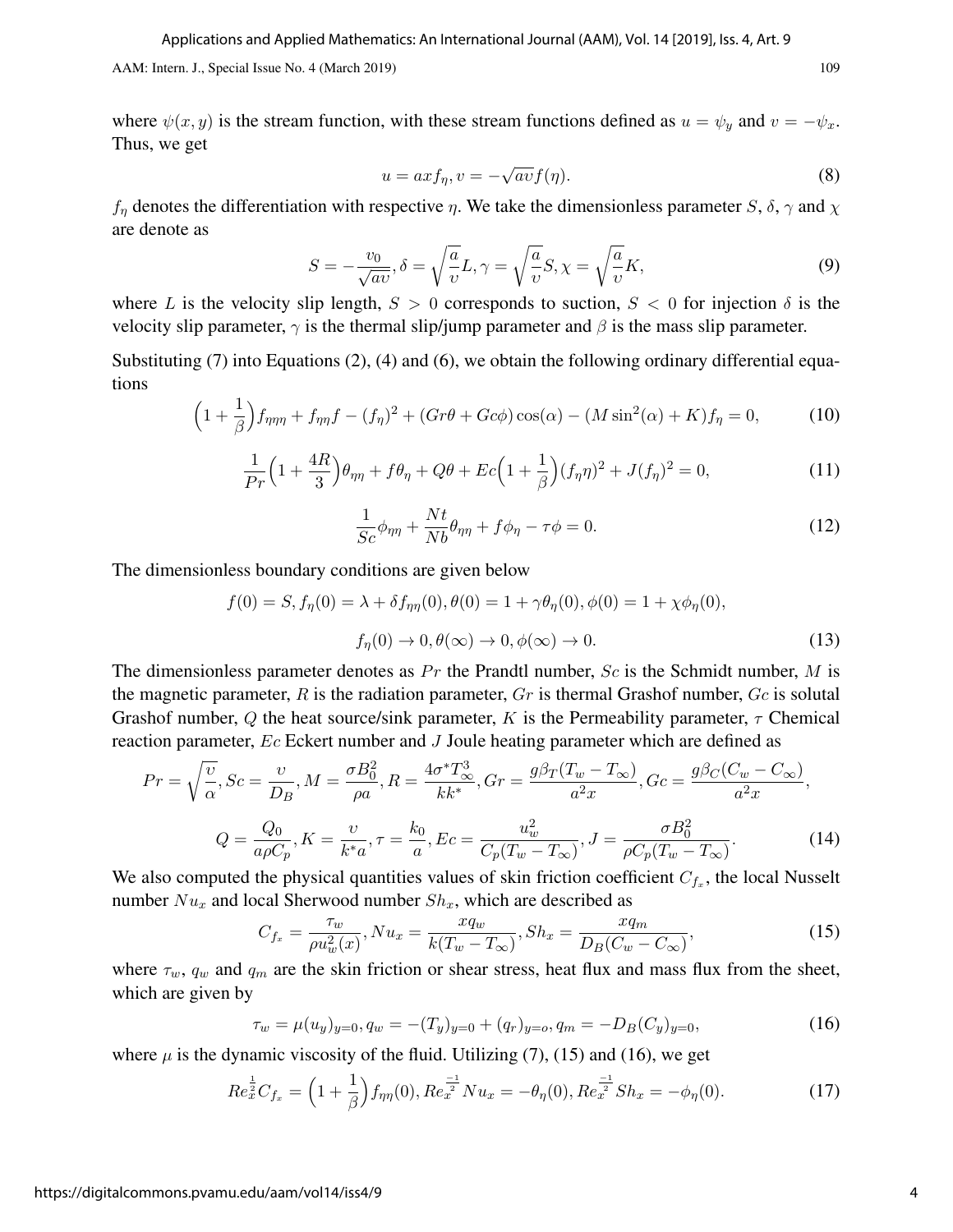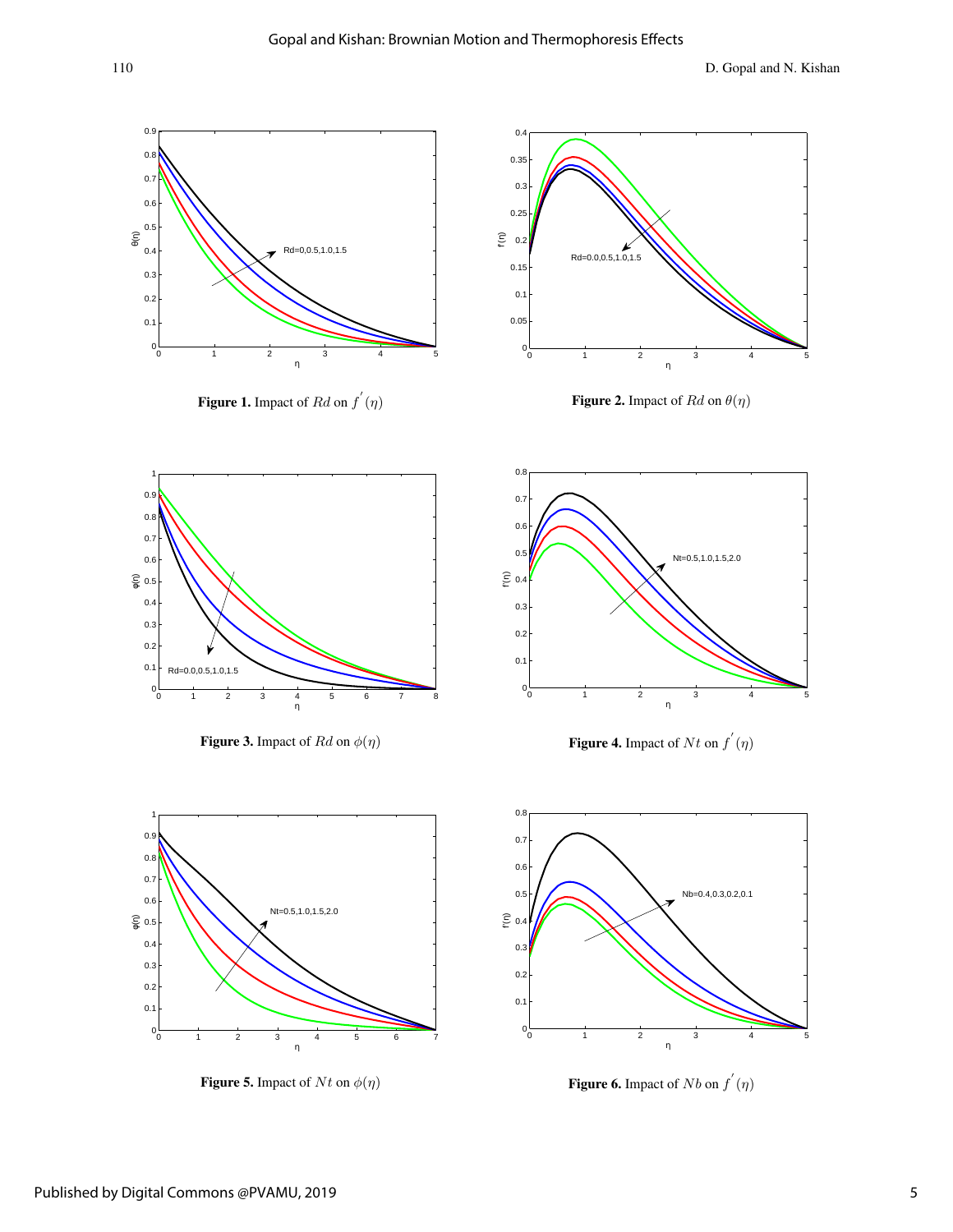

**Figure 11.** Impact of  $Sc$  on  $f'(\eta)$ 

**Figure 12.** Impact of  $Sc$  on  $\phi(\eta)$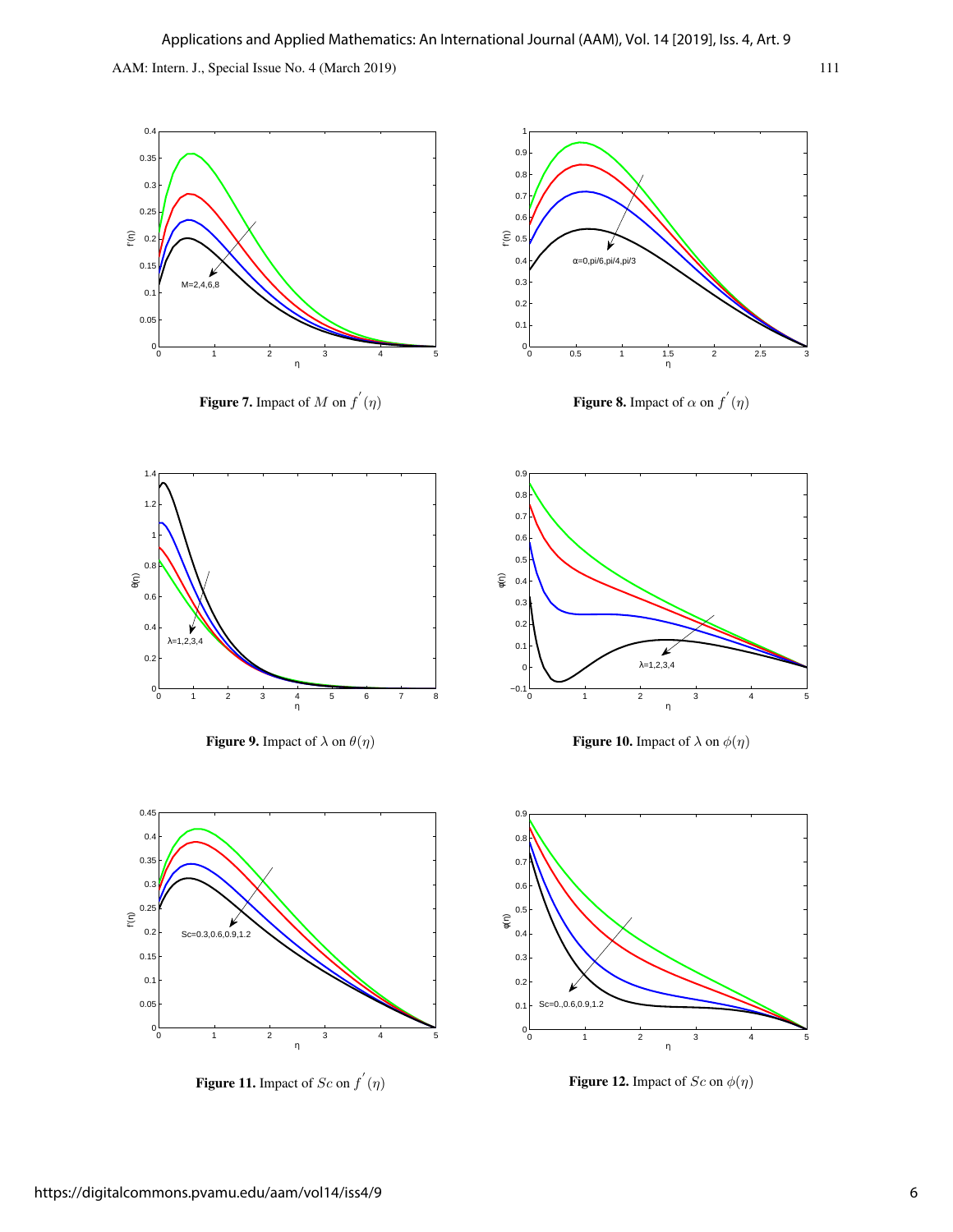

Figure 15. Impact of J and  $\alpha$  on  $Nu_x$ 

**Figure 16.** Impact of J and  $\alpha$  on  $Sh_x$ 

#### 3. Results and Discussion

The dimensionless governing Equations (9) - (12) are solved using the Runge-Kutta and Newtons methods with the support of the boundary condition (Equation (14)). In order to simulate the problem, the determine values of dimensionless parameters are utilized such as  $\alpha$  =  $\pi$  $\frac{\pi}{3}$ ;  $\beta = 1.5; \gamma = 0.5; \delta = 0.5; \lambda = 0.2; \chi = 0.3; \Gamma = 0.4; Gc = 5; Gr = 2; M = 0.5; K = 0.6; Pr = 0.5$  $0.72; R = 0.2; Q = 0.3; Ec = 0.2; J = 0.3; Sc = 0.5; Nb = 2; Nt = 2.5; S = 1.$  These values are considered fixed in the entire computation except the variation in respective figures. The contemporary numerical results expose the effect of various dimensionless variables such as Brownian motion parameter, thermophoresis parameter, Prandtl number, Radiation, Joule heating parameter, and magnetic field parameter on the common profile (velocity, temperature and concentration). The effects of these dimensionless parameters on skin friction coefficient, local Nusselt number and Sherwood number are summarized in Figures 13 - 16.

The effects of radiation parameter on velocity, temperature and concentration fields are demonstrated in Figures 2 - 4. It is observed that arising in the values of thermal radiation parameter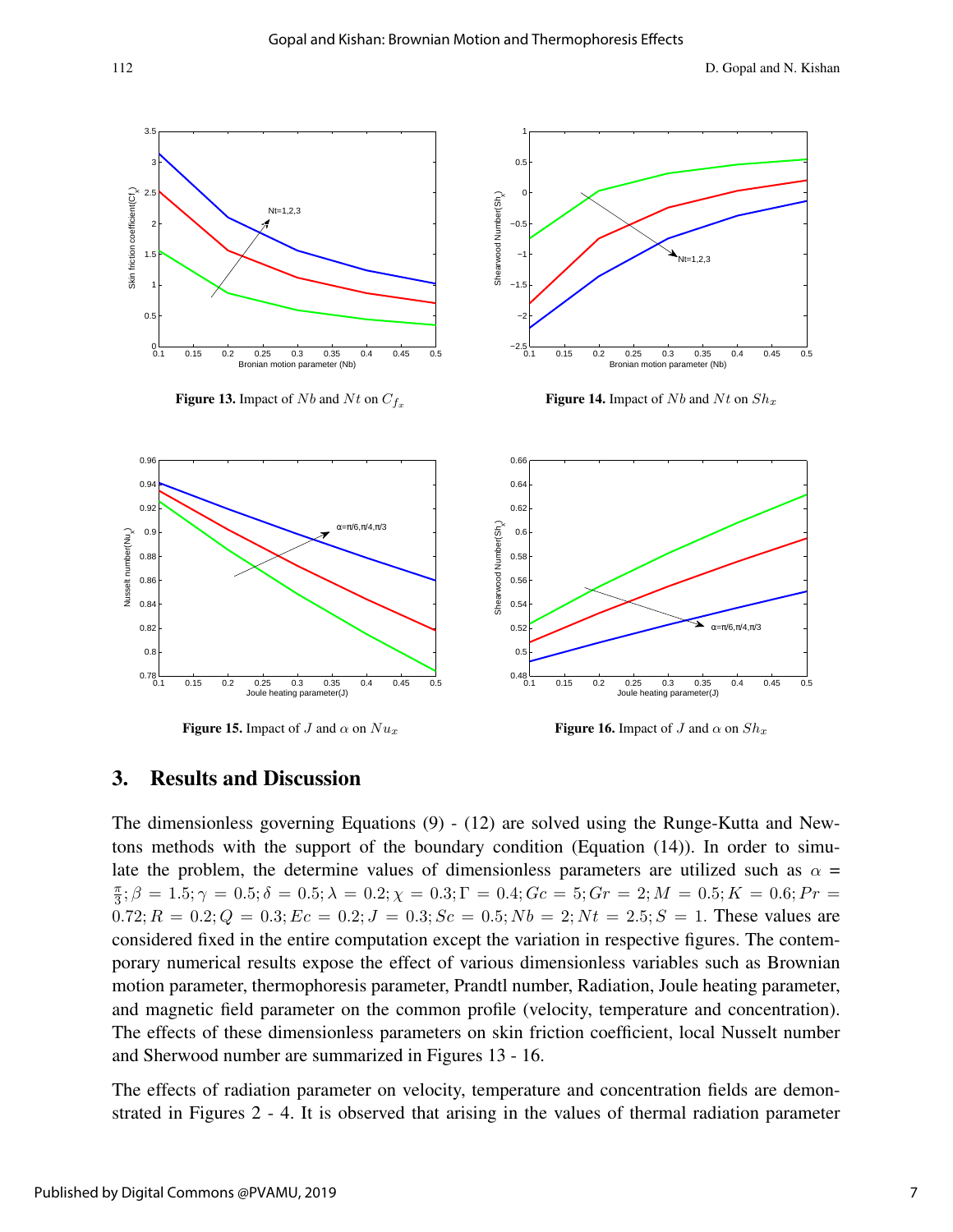enhances in velocity, temperature and concentration distributions. Physically, increasing in thermal radiation parameter heat to the flow near the surface and move the concentration particles to cooler areas from the surface. Due to this we observed reduction in velocity and concentration hike in the temperature fields.

The effects of thermophoresis  $N_t$  and Brownian motion  $Nb$  parameter on velocity and concentration profile are plotted in Figures 5 - 7. It is observed that an enhancement in the velocity and concentration boundary layer for increasing values of thermophoresis parameter (Figures 5 and 6). In contrast, velocity increases for increasing the values of Brownian motion parameter (Figure 7). This fact indicates that the different materials have various values of  $Nb$  and  $Nt$ . Figures 8 - 9 illustrate the variation of M and  $\alpha$  on velocity profile, respectively. Figure 8 depicts that reducing values of M reduction the Magnetic parameter and enhances the magnetic capacity of fluid, accordingly dimensionless velocity dropped. Clearly, Figure 9 shows that the fluid velocity is reducing with the inclination angle parameter.

When the stretching parameter  $\lambda$  is arise then the behavior of temperature and concentration remains similar as compared to different values of stretching parameter  $\lambda$ . Figure 10 is sketched for various values of stretching parameter  $\lambda$  from this figure, it can noticed that when the stretching parameter arise then it is strongly beneficial in decelerating the fluid flow. It can be observed from Figure 11 that when the stretching parameter  $\lambda$  arises then the boundary layer thickness decreases. Conduct of Schmidt number  $Sc$  on velocity and concentration profiles are sketched in Figures 12 -13. Conduct of velocity, concentration enhances for larger Schmidt number. In fact Schmidt number is the ratio of momentum diffusivity to mass diffusivity. Here larger values of Schmidt number correspond to small diffusivity of velocity and concentration distribution reduction.

In Figures 14 - 15, the dimensionless Skin fraction coefficient and Sherwood number are plotted along with thermophoresis parameter  $N_t$  by varying the Brownian motion parameter  $N_b$  these graphs reveal that the rate of Skin fraction coefficient arise in response to a arise in thermophoresis parameter and Sherwood number reduction with the thermophoresis parameter. Figures 16 - 17 gives the plots of Nusselt number and Sherwood numbers augments the Joule heating parameter J for different values of inclination angle parameter  $\alpha$ . It is observed that the Nusselt number arise with arise inclination angle parameter  $\alpha$  and Sherwood numbers reduces with the inclination angle parameter  $\alpha$  and Joule heating parameter J.

Table 1 displays the varying of skin friction, Nusselt number and Sherwood number with revising values of M, Pr, Nb, Nt, J,  $\alpha$ ,  $\beta$ ,  $\gamma$  and  $\delta$ . It is clear that the skin friction coefficients are reassured with raising values of the Prandtl number, thermophoresis, Casson parameter, velocity slip parameter and the rest of the parameters are opposite behavior. In the Nusselt number arising with the raising Joule heating parameter, thermal slip parameter and the Nusselt number decreasing with the raising parameters are Magnetic parameter, Prandtl number, Brownian motion, inclined parameter. Here Sherwood number are boosting with the  $Nb$ , J,  $\beta$  and decreasing with the parameters  $M, Pr, Nt, \alpha, \gamma$  and  $\delta$ .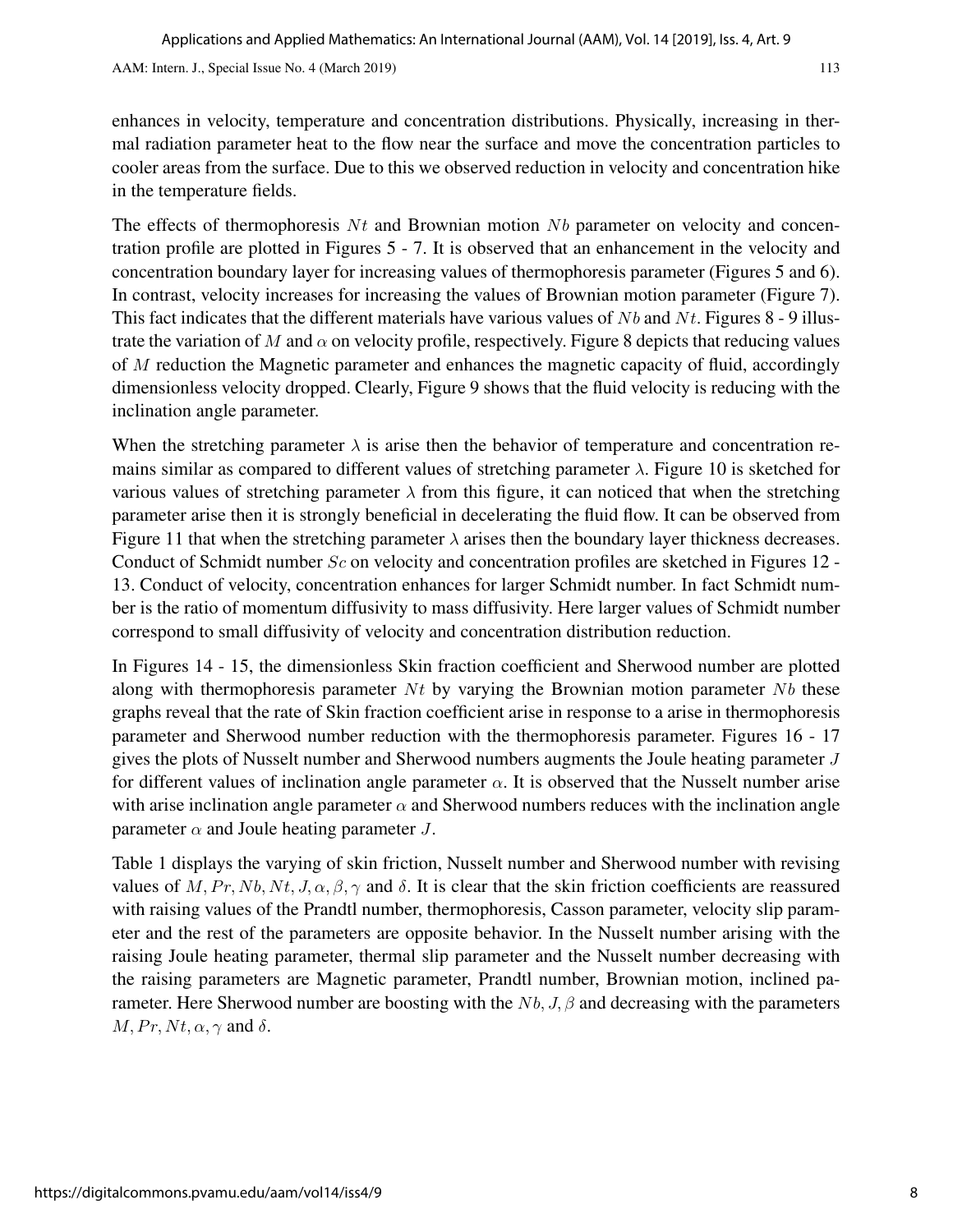| M              | Pr  | Nb  | Nt  | J   | $\alpha$        | $\beta$        | $\gamma$ | $\delta$ | $\overline{f}''(0)$<br>$1+\frac{1}{\beta}$ | $-\theta'(0)$         | $-\phi'(0)$           |
|----------------|-----|-----|-----|-----|-----------------|----------------|----------|----------|--------------------------------------------|-----------------------|-----------------------|
| $\mathbf{1}$   | 0.7 | 0.5 | 0.2 | 0.3 | $\frac{\pi}{4}$ | $\mathbf{1}$   | 0.5      | 0.2      | 0.217574                                   | 0.432128              | 0.451893              |
| $\overline{2}$ |     |     |     |     |                 |                |          |          | 0.128458                                   | 0.436076              | 0.440687              |
| $\overline{3}$ |     |     |     |     |                 |                |          |          | 0.049668                                   | 0.438544              | $\overline{0.432229}$ |
|                | 0.5 |     |     |     |                 |                |          |          | 0.296824                                   | 0.506367              | 0.364580              |
|                | 1.0 |     |     |     |                 |                |          |          | 0.381841                                   | 0.735878              | 0.045981              |
|                | 1.5 |     |     |     |                 |                |          |          | 0.432251                                   | 0.897214              | 0.020605              |
|                |     | 0.6 |     |     |                 |                |          |          | 0.226654                                   | 0.370289              | 0.545230              |
|                |     | 1.2 |     |     |                 |                |          |          | 0.184508                                   | 0.370758              | 0.595085              |
|                |     | 1.8 |     |     |                 |                |          |          | 0.170388                                   | $\overline{0.370772}$ | 0.611899              |
|                |     |     | 0.7 |     |                 |                |          |          | 0.151053                                   | 0.370672              | 0.634987              |
|                |     |     | 1.4 |     |                 |                |          |          | 0.159939                                   | 0.370735              | 0.624368              |
|                |     |     | 2.1 |     |                 |                |          |          | 0.168834                                   | 0.370769              | 0.613752              |
|                |     |     |     | 0.4 |                 |                |          |          | 0.206846                                   | 0.379412              | 0.562619              |
|                |     |     |     | 0.8 |                 |                |          |          | 0.202083                                   | 0.344495              | 0.591935              |
|                |     |     |     | 1.2 |                 |                |          |          | 0.197443                                   | 0.310402              | 0.620590              |
|                |     |     |     |     | $\pi/6$         |                |          |          | 0.412179                                   | 0.350670              | 0.599095              |
|                |     |     |     |     | $\pi/4$         |                |          |          | 0.204448                                   | 0.361847              | 0.577362              |
|                |     |     |     |     | $\pi/3$         |                |          |          | 0.065907                                   | 0.369944              | 0.554419              |
|                |     |     |     |     |                 | $\mathbf{1}$   |          |          | 0.200109                                   | 0.360345              | 0.576826              |
|                |     |     |     |     |                 | $\overline{2}$ |          |          | 0.201306                                   | 0.362643              | 0.577685              |
|                |     |     |     |     |                 | 3              |          |          | 0.202273                                   | 0.363482              | 0.578045              |
|                |     |     |     |     |                 |                | 0.2      |          | 0.215444                                   | 0.377658              | 0.581986              |
|                |     |     |     |     |                 |                | 0.4      |          | 0.194299                                   | 0.347336              | 0.573122              |
|                |     |     |     |     |                 |                | 0.6      |          | 0.176167                                   | 0.321617              | 0.565610              |
|                |     |     |     |     |                 |                |          | 0.1      | $-0.081710$                                | 0.439812              | 0.391952              |
|                |     |     |     |     |                 |                |          | 0.3      | $-0.062082$                                | 0.440163              | 0.391051              |
|                |     |     |     |     |                 |                |          | 0.5      | $-0.050067$                                | 0.440365              | 0.390517              |

**Table 1.** Varying in Skin friction coefficient, Nusselt number and Sherwood number for divergent values of  $\lambda = 0.2$ ;  $\chi =$  $0.3; \Gamma = 0.4; Gc = 5; Gr = 2; K = 0.6; R = 0.2; Q = 0.3; Ec = 0.2; Sc = 0.5; S = 1.$ 

## 4. Conclusion

The inclined magnetic field, thermophoresis and Brownian motion on Casson fluid over a stretching sheet in the presence of velocity, thermal and concentration slip conditions are investigated. Mathematical solutions are developed for various physical quantities like velocity, temperature, and concentration. The main lists of the findings are as follows.

- The effect of thermophoresis parameter  $Nt$  is to arise the velocity while enhances the concentration profiles.
- The radiative heat, viscous dissipation and Joule heating aspects are constructive for the growth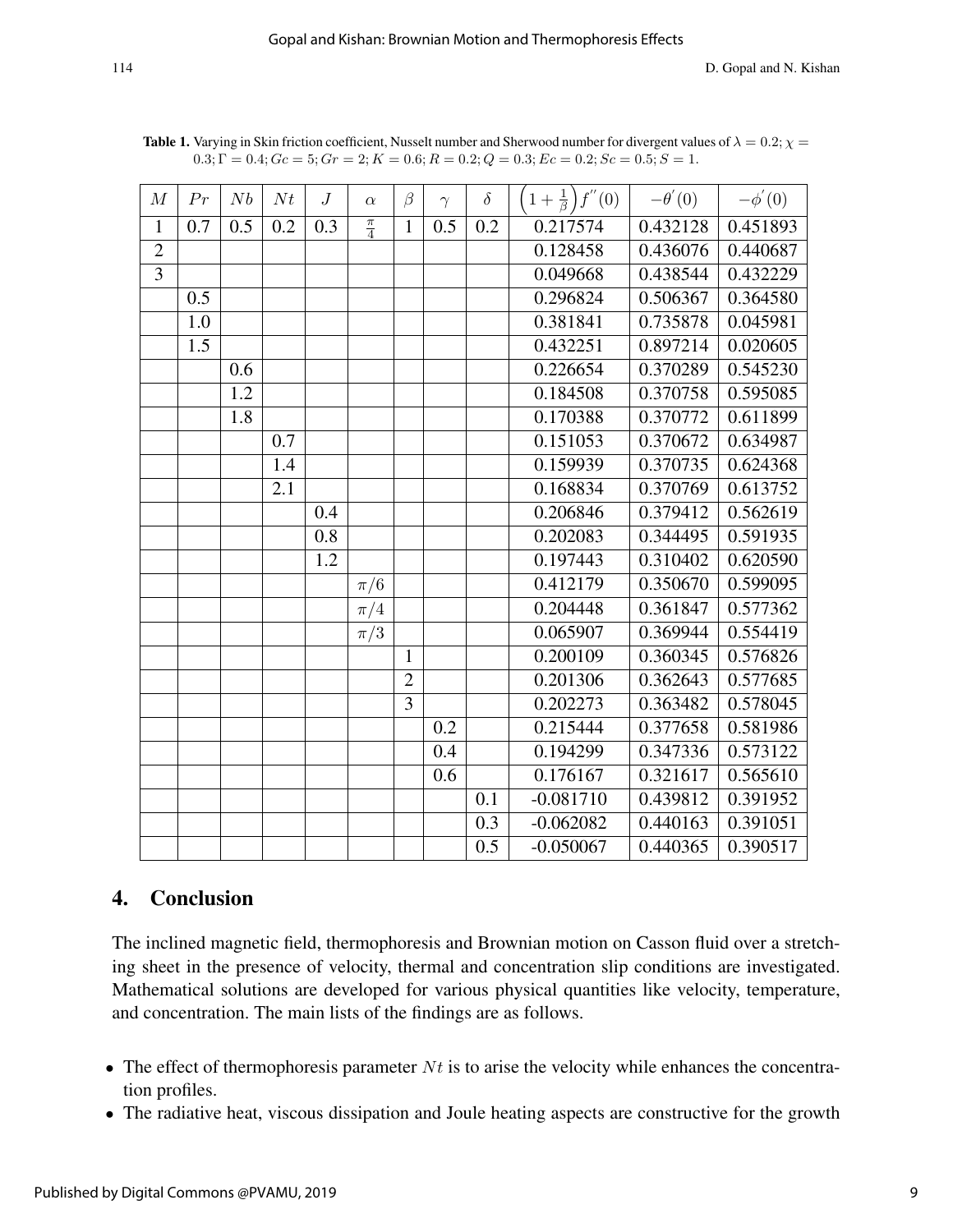of thicknesses of the thermal boundary layer of Casson fluid.

- The velocity profiles arising with the arising of Brownian motion  $Nb$  these velocity profile reduction Rd with radiation parameter  $\alpha$ , inclination angle parameter and Schmidt number Sc where as it they increase.
- The velocity reduction with respect to magnetic parameter  $M$ .
- Skin fraction coefficient function arising and Sherwood number reducing with  $Nb$  and  $Nt$  Nusselt number is an arising function of J and  $\alpha$ .

### *Acknowledgments*

*The authors acknowledge the CSIR for financial support under the CSIR-JRF Fellowship Scheme. Also the authors would like to thank UGC for providing facilities under UGC-DSA Ph-I, Department of Mathematics, Osmania Univesity.*

### REFERENCES

- Baby, T.T. and Ramaprabhu, S. (2011). Enhanced convective heat transfer using graphene dispersed nanofluids, Nanoscale Res. Lett. Vol. 6, pp. 289–296.
- Das, K. (2014). Flow and heat transfer characteristics of nanofluids in a rotating frame, Alex. Eng. J, Vol. 53, pp. 757–766.
- Eldabe, NTM. and Salwa, MGE. (1995). Heat transfer of MHD non-Newtonian Casson fluid flow between two rotating cylinder. J. Phy Soc Jpn, Vol. 64, pp. 41–64.
- Gireesha, B.J., Gorla, RSR. and Mahanthesh, B. (2015). Effect of suspended nanoparticles on three dimensional MHD flow, heat and mass transfer of radiating Eyring-Powell fluid over a stretching sheet, J Nanofluids, Vol. 4, pp. 474–84.
- Gopal, D., Kishan, N. and Raju, C.S.K (2017). Viscous and Joule's dissipation on Casson fluid over a chemically reacting stretching sheet with inclined magnetic field and multiple slips, IMU, Vol. 9, pp. 154–160.
- Hayat, T., Muhammad, T., Shehzad, SA., Chen, G.Q. and Abbas IA. (2015). Interaction of magnetic field in flow of Maxwell nanofluid with convective effect, J Magn Magn Mater, Vol. 385, pp. 48–55.
- Hayat, T., Qayyum, S., Alsaedi, A. and Asghar, S. (2017). Radiation effects on the mixed convection flow induced by an inclined stretching cylinder with non-uniform heat source/sink, PLoS ONE, Vol. 12, pp. 75–84.
- Hayat, T., Qayyum, S. and lsaedi, A. (2017). Mechanisms of nonlinear convective flow of Jeffrey nanofluid due to nonlinear radially stretching sheet with convective conditions and magnetic field, Results Phy, Vol. 23, pp. 41–51.
- Hsiao, KL. (2017). Combined electrical MHD heat transfer thermal extrusion system using Maxwell fluid with radiative and viscous dissipation effects, Appl Therm Eng, Vol. 112, pp. 1281–1289.